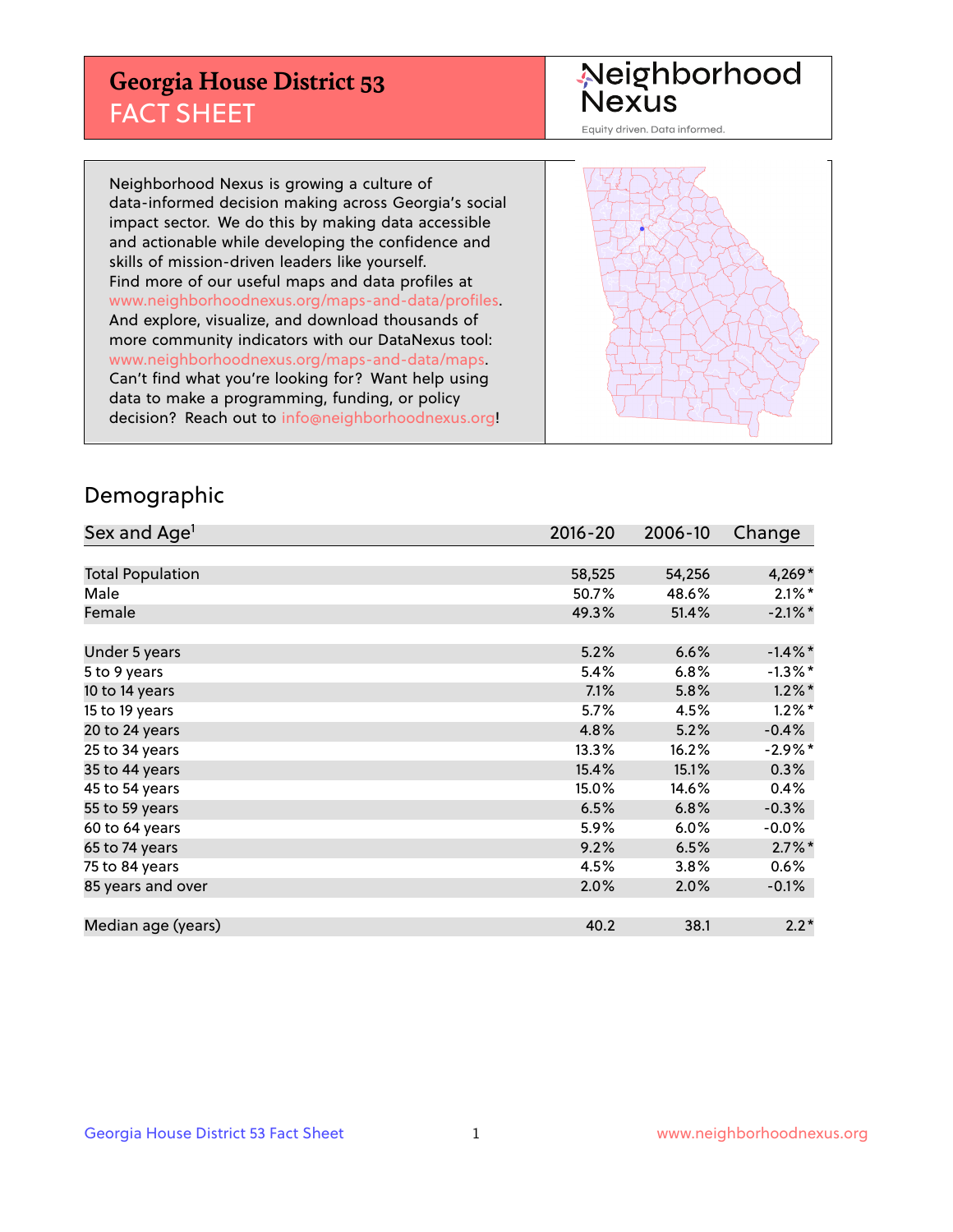## Demographic, continued...

| Race <sup>2</sup>                                            | $2016 - 20$ | 2006-10 | Change      |
|--------------------------------------------------------------|-------------|---------|-------------|
| <b>Total population</b>                                      | 58,525      | 54,256  | $4,269*$    |
| One race                                                     | 94.8%       | 98.8%   | $-4.0\%$ *  |
| White                                                        | 77.5%       | 82.0%   | $-4.5%$ *   |
| <b>Black or African American</b>                             | 12.8%       | 11.0%   | 1.8%        |
| American Indian and Alaska Native                            | 0.3%        | 0.1%    | 0.2%        |
| Asian                                                        | 3.5%        | 2.7%    | 0.8%        |
| Native Hawaiian and Other Pacific Islander                   | 0.0%        | 0.0%    | 0.0%        |
| Some other race                                              | 0.7%        | 3.0%    | $-2.3\%$ *  |
| Two or more races                                            | 5.2%        | 1.2%    | 4.0%*       |
| Race alone or in combination with other race(s) <sup>3</sup> | $2016 - 20$ | 2006-10 | Change      |
| Total population                                             | 58,525      | 54,256  | 4,269*      |
| White                                                        | 82.6%       | 83.1%   | $-0.5%$     |
| <b>Black or African American</b>                             | 14.2%       | 11.5%   | $2.7\%$ *   |
| American Indian and Alaska Native                            | 0.6%        | 0.4%    | 0.1%        |
| Asian                                                        | 4.3%        | 3.1%    | 1.2%        |
| Native Hawaiian and Other Pacific Islander                   | 0.0%        | 0.0%    | $-0.0%$     |
| Some other race                                              | 3.7%        | 3.2%    | 0.5%        |
| Hispanic or Latino and Race <sup>4</sup>                     | $2016 - 20$ | 2006-10 | Change      |
| Total population                                             | 58,525      | 54,256  | $4,269*$    |
| Hispanic or Latino (of any race)                             | 8.5%        | 8.6%    | $-0.0%$     |
| Not Hispanic or Latino                                       | 91.5%       | 91.4%   | 0.0%        |
| White alone                                                  | 72.0%       | 76.2%   | $-4.2%$     |
| Black or African American alone                              | 12.1%       | 10.8%   | 1.3%        |
| American Indian and Alaska Native alone                      | 0.0%        | 0.0%    | $-0.0%$     |
| Asian alone                                                  | 3.5%        | 2.7%    | 0.8%        |
| Native Hawaiian and Other Pacific Islander alone             | $0.0\%$     | 0.0%    | 0.0%        |
| Some other race alone                                        | 0.1%        | 0.5%    | $-0.4%$     |
| Two or more races                                            | 3.6%        | 1.1%    | $2.5%$ *    |
| U.S. Citizenship Status <sup>5</sup>                         | $2016 - 20$ | 2006-10 | Change      |
| Foreign-born population                                      | 7,579       | 8,184   | $-605$      |
| Naturalized U.S. citizen                                     | 58.5%       | 31.2%   | 27.4%*      |
| Not a U.S. citizen                                           | 41.5%       | 68.8%   | $-27.4\%$ * |
|                                                              |             |         |             |
| Citizen, Voting Age Population <sup>6</sup>                  | $2016 - 20$ | 2006-10 | Change      |
| Citizen, 18 and over population                              | 42,950      | 37,049  | 5,902*      |
| Male                                                         | 48.5%       | 47.6%   | 0.8%        |
| Female                                                       | 51.5%       | 52.4%   | $-0.8%$     |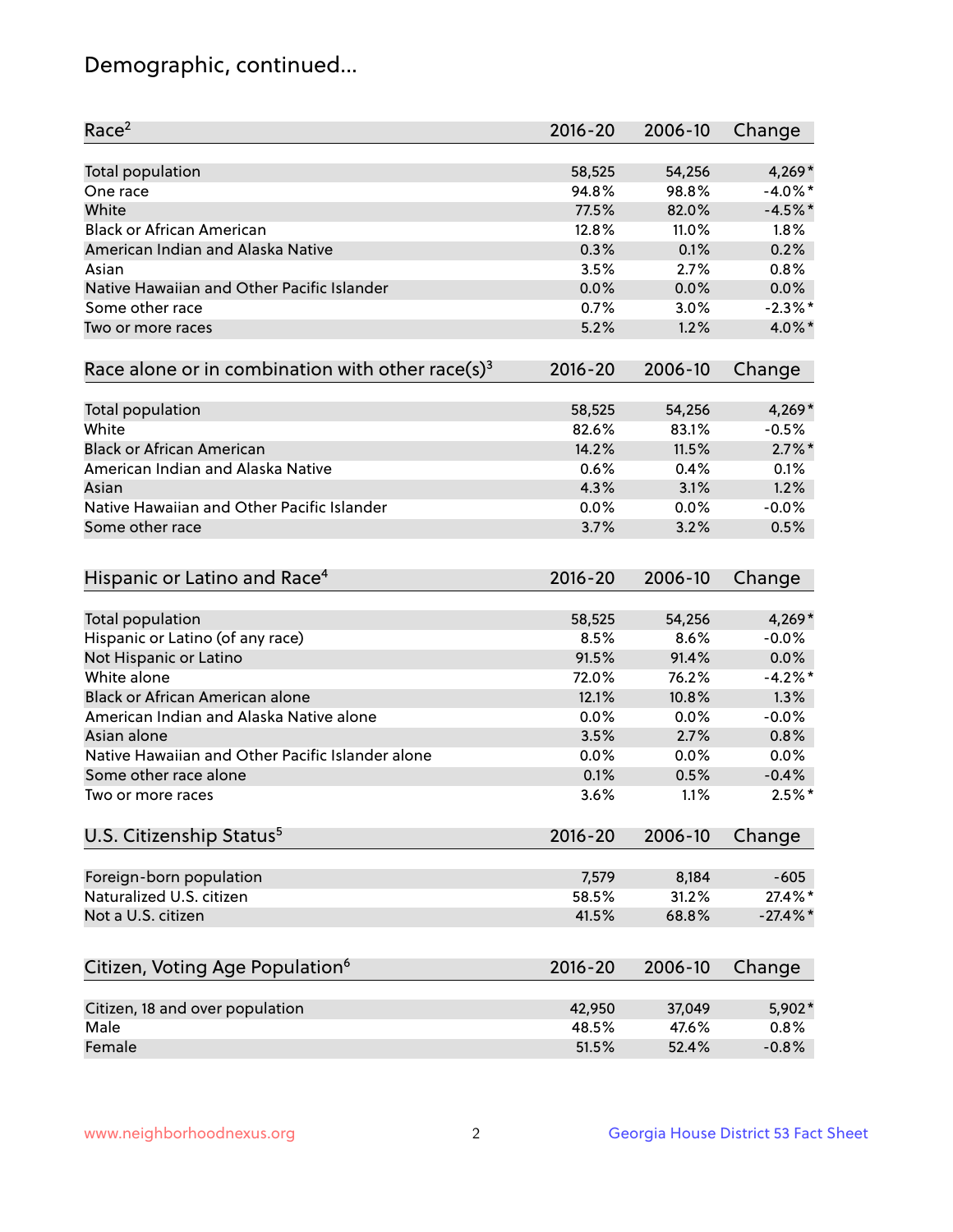#### Economic

| Income <sup>7</sup>                                 | $2016 - 20$ | 2006-10 | Change     |
|-----------------------------------------------------|-------------|---------|------------|
|                                                     |             |         |            |
| All households                                      | 24,415      | 22,845  | 1,569*     |
| Less than \$10,000                                  | 3.4%        | 4.3%    | $-0.9%$    |
| \$10,000 to \$14,999                                | 1.3%        | 2.9%    | $-1.6%$    |
| \$15,000 to \$24,999                                | 3.2%        | 5.8%    | $-2.6\%$ * |
| \$25,000 to \$34,999                                | 4.5%        | 7.7%    | $-3.2\%$ * |
| \$35,000 to \$49,999                                | 8.7%        | 12.2%   | $-3.5%$ *  |
| \$50,000 to \$74,999                                | 14.2%       | 13.5%   | 0.7%       |
| \$75,000 to \$99,999                                | 10.9%       | 9.9%    | 1.0%       |
| \$100,000 to \$149,999                              | 17.8%       | 15.0%   | $2.9\%$ *  |
| \$150,000 to \$199,999                              | 7.6%        | 9.8%    | $-2.3\%$ * |
| \$200,000 or more                                   | 28.3%       | 18.9%   | $9.4\%$ *  |
| Median household income (dollars)                   | 109,886     | 84,250  | 25,637*    |
| Mean household income (dollars)                     | 186,660     | 141,720 | 44,940*    |
| With earnings                                       | 84.2%       | 85.4%   | $-1.2%$    |
| Mean earnings (dollars)                             | 185,467     | 131,906 | 53,561*    |
| <b>With Social Security</b>                         | 22.4%       | 20.3%   | $2.1\%$ *  |
| Mean Social Security income (dollars)               | 25,743      | 19,022  | $6,721*$   |
| With retirement income                              | 16.3%       | 12.4%   | 3.9%*      |
| Mean retirement income (dollars)                    | 50,269      | 47,783  | 2,486      |
| With Supplemental Security Income                   | 1.9%        | $1.3\%$ | 0.6%       |
| Mean Supplemental Security Income (dollars)         | 4,095       | 9,920   | $-5,826$   |
| With cash public assistance income                  | 0.6%        | 0.3%    | 0.2%       |
| Mean cash public assistance income (dollars)        | $\pmb{0}$   | 6,352   | $-6,352$   |
| With Food Stamp/SNAP benefits in the past 12 months | 2.9%        | 2.3%    | 0.6%       |
|                                                     |             |         |            |
| Families                                            | 15,205      | 14,079  | $1,126*$   |
| Less than \$10,000                                  | 1.1%        | 1.9%    | $-0.8%$    |
| \$10,000 to \$14,999                                | 0.4%        | 1.1%    | $-0.7%$    |
| \$15,000 to \$24,999                                | 1.6%        | 2.8%    | $-1.1%$    |
| \$25,000 to \$34,999                                | 2.9%        | 4.7%    | $-1.8%$    |
| \$35,000 to \$49,999                                | 4.5%        | 10.4%   | $-5.9\%$ * |
| \$50,000 to \$74,999                                | 9.1%        | 10.5%   | $-1.4%$    |
| \$75,000 to \$99,999                                | 9.6%        | 10.5%   | $-0.9%$    |
| \$100,000 to \$149,999                              | 18.5%       | 16.5%   | 2.0%       |
| \$150,000 to \$199,999                              | 10.3%       | 13.8%   | $-3.5%$ *  |
| \$200,000 or more                                   | 41.8%       | 27.7%   | 14.1%*     |
| Median family income (dollars)                      | 160,438     | 123,086 | 37,352*    |
| Mean family income (dollars)                        | 249,654     | 187,028 | 62,626*    |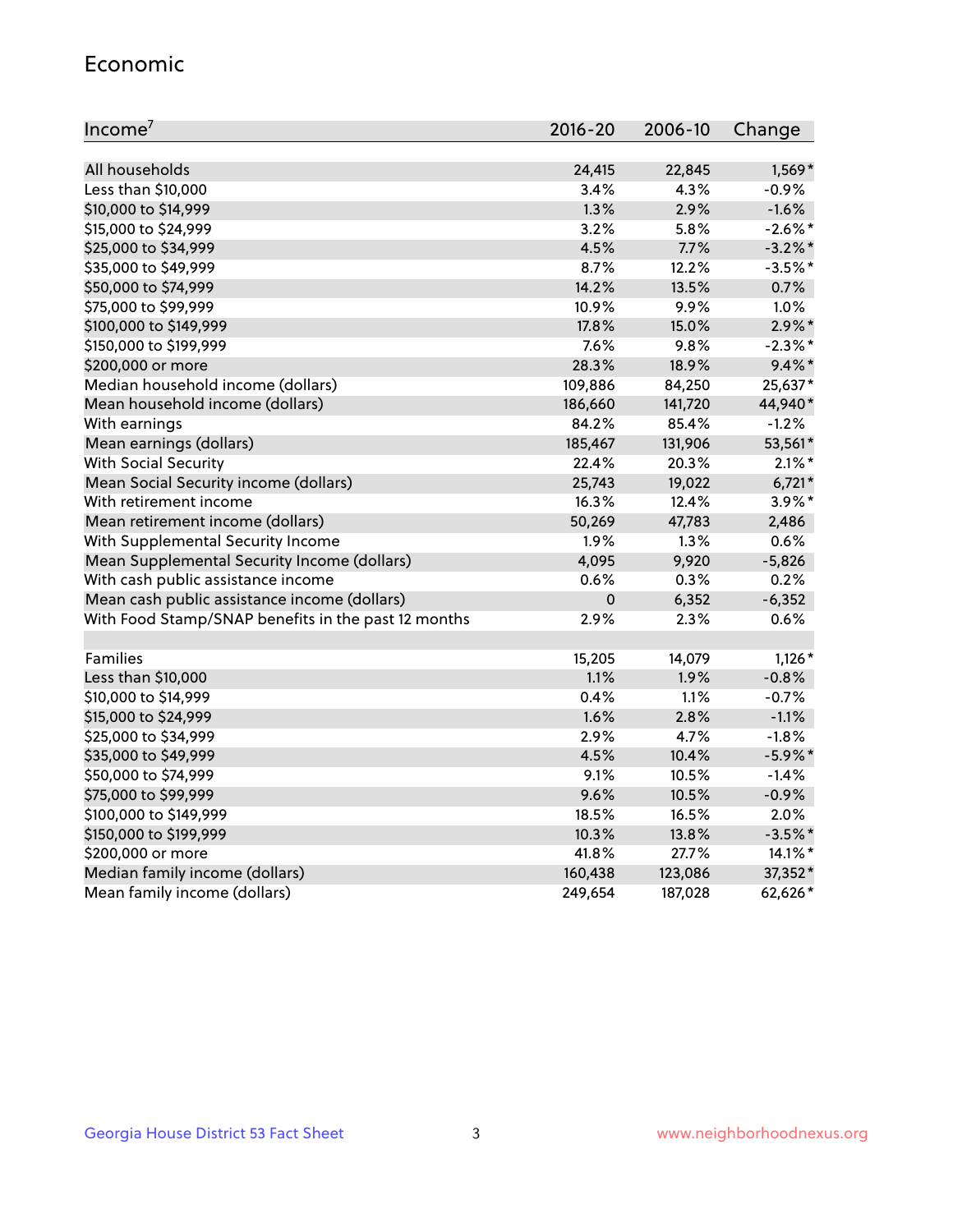## Economic, continued...

| Income, continued <sup>8</sup>                           | 2016-20 | 2006-10 | Change     |
|----------------------------------------------------------|---------|---------|------------|
|                                                          |         |         |            |
| Nonfamily households                                     | 9,209   | 8,766   | 443        |
| Median nonfamily income (dollars)                        | 59,098  | 44,845  | 14,253*    |
| Mean nonfamily income (dollars)                          | 79,177  | 67,274  | 11,903*    |
|                                                          |         |         |            |
| Median earnings for workers (dollars)                    | 58,507  | 44,361  | 14,146*    |
| Median earnings for male full-time, year-round workers   | 98,726  | 84,418  | 14,308*    |
| (dollars)                                                |         |         |            |
| Median earnings for female full-time, year-round workers | 63,624  | 47,288  | 16,336*    |
| (dollars)                                                |         |         |            |
|                                                          |         |         |            |
| Per capita income (dollars)                              | 78,942  | 60,431  | 18,512*    |
|                                                          |         |         |            |
| Families and People Below Poverty Level <sup>9</sup>     | 2016-20 | 2006-10 | Change     |
|                                                          |         |         |            |
| <b>All families</b>                                      | 2.5%    | 3.1%    | $-0.7%$    |
| With related children under 18 years                     | 3.0%    | 3.7%    | $-0.7%$    |
| With related children under 5 years only                 | 2.1%    | 1.7%    | 0.4%       |
| Married couple families                                  | 1.9%    | 2.0%    | $-0.0%$    |
| With related children under 18 years                     | 1.6%    | 1.0%    | 0.5%       |
| With related children under 5 years only                 | 1.6%    | 0.3%    | 1.3%       |
| Families with female householder, no husband present     | 5.8%    | 7.8%    | $-2.0%$    |
| With related children under 18 years                     | 9.5%    | 9.5%    | $-0.0%$    |
| With related children under 5 years only                 | 5.5%    | 9.7%    | $-4.2%$    |
|                                                          |         |         |            |
| All people                                               | 4.3%    | 6.1%    | $-1.8%$    |
| Under 18 years                                           | 3.4%    | 4.8%    | $-1.4%$    |
| Related children under 18 years                          | 3.4%    | 4.8%    | $-1.5%$    |
| Related children under 5 years                           | 4.2%    | 5.1%    | $-0.9%$    |
| Related children 5 to 17 years                           | 3.1%    | 4.7%    | $-1.6%$    |
| 18 years and over                                        | 4.5%    | 6.4%    | $-1.9%$    |
| 18 to 64 years                                           | 4.1%    | 6.2%    | $-2.1%$    |
| 65 years and over                                        | 6.0%    | 7.6%    | $-1.7%$    |
| People in families                                       | 2.6%    | 3.4%    | $-0.7%$    |
| Unrelated individuals 15 years and over                  | 10.4%   | 16.1%   | $-5.7\%$ * |
|                                                          |         |         |            |
| Non-Hispanic white people                                | 3.3%    | 4.9%    | $-1.7%$    |
| Black or African-American people                         | 5.3%    | 8.6%    | $-3.4%$    |
| Asian people                                             | 4.4%    | 7.8%    | $-3.5%$    |
| Hispanic or Latino people                                | 11.0%   | 11.9%   | $-0.9%$    |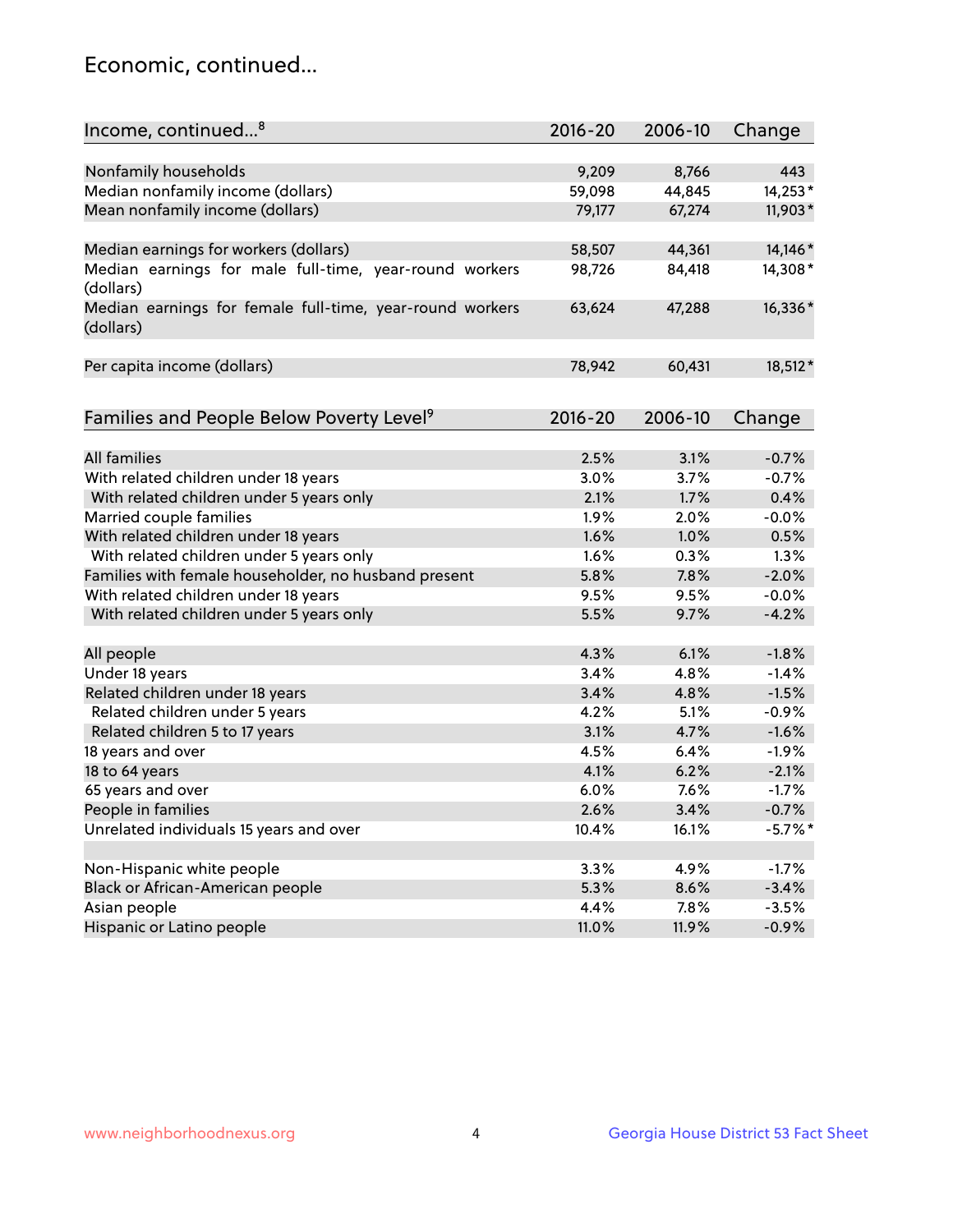## Employment

| Employment Status <sup>10</sup>                                                                                               | $2016 - 20$   | 2006-10       | Change               |
|-------------------------------------------------------------------------------------------------------------------------------|---------------|---------------|----------------------|
|                                                                                                                               |               |               |                      |
| Population 16 years and over                                                                                                  | 47,507        | 43,108        | 4,399*               |
| In labor force                                                                                                                | 69.2%         | 68.2%         | 1.0%                 |
| Civilian labor force                                                                                                          | 69.0%         | 68.1%         | 0.9%                 |
| Employed                                                                                                                      | 66.6%         | 65.1%         | 1.6%                 |
| Unemployed                                                                                                                    | 2.4%          | 3.1%          | $-0.7%$              |
| <b>Armed Forces</b>                                                                                                           | 0.2%          | 0.1%          | 0.1%                 |
| Not in labor force                                                                                                            | 30.8%         | 31.8%         | $-1.0%$              |
|                                                                                                                               |               |               |                      |
| Civilian labor force                                                                                                          | 32,799        | 29,365        | $3,434*$             |
| <b>Unemployment Rate</b>                                                                                                      | 3.5%          | 4.5%          | $-1.0%$              |
| Females 16 years and over                                                                                                     | 24,017        | 22,236        | $1,782*$             |
| In labor force                                                                                                                | 61.8%         | 58.8%         | 3.0%                 |
| Civilian labor force                                                                                                          | 61.7%         | 58.8%         | 3.0%                 |
| Employed                                                                                                                      | 59.6%         | 56.3%         | 3.4%                 |
|                                                                                                                               |               |               |                      |
| Own children of the householder under 6 years                                                                                 | 3,440         | 4,391         | $-951*$              |
| All parents in family in labor force                                                                                          | 61.1%         | 54.2%         | 7.0%                 |
|                                                                                                                               |               |               |                      |
| Own children of the householder 6 to 17 years                                                                                 | 8,587         | 7,564         | $1,023*$             |
| All parents in family in labor force                                                                                          | 67.7%         | 61.6%         | 6.1%                 |
|                                                                                                                               |               |               |                      |
| Industry <sup>11</sup>                                                                                                        | $2016 - 20$   | 2006-10       | Change               |
|                                                                                                                               |               |               |                      |
| Civilian employed population 16 years and over                                                                                | 31,657        | 28,046        | $3,610*$             |
| Agriculture, forestry, fishing and hunting, and mining                                                                        | 0.3%          | 0.1%          | 0.2%                 |
| Construction                                                                                                                  | 4.7%          | 5.0%          | $-0.2%$              |
| Manufacturing<br>Wholesale trade                                                                                              | 6.1%          | 5.0%          | 1.1%                 |
| Retail trade                                                                                                                  | 3.0%          | 4.3%          | $-1.2%$              |
|                                                                                                                               | 7.9%<br>2.5%  | 9.6%<br>2.9%  | $-1.7%$<br>$-0.5%$   |
| Transportation and warehousing, and utilities<br>Information                                                                  |               |               | $-2.4\%$ *           |
|                                                                                                                               | 3.4%<br>12.6% | 5.8%<br>14.0% |                      |
| Finance and insurance, and real estate and rental and leasing<br>Professional, scientific, and management, and administrative |               |               | $-1.4%$<br>$3.8\%$ * |
| and waste management services                                                                                                 | 27.8%         | 24.0%         |                      |
| Educational services, and health care and social assistance                                                                   | 16.8%         | 14.7%         | $2.1\%$ *            |
| Arts, entertainment, and recreation, and accommodation and                                                                    | 7.1%          | 7.8%          | $-0.7%$              |
| food services                                                                                                                 |               |               |                      |
| Other services, except public administration                                                                                  | 6.0%          | 5.5%          | 0.5%                 |
| Public administration                                                                                                         | 1.8%          | 1.5%          | 0.4%                 |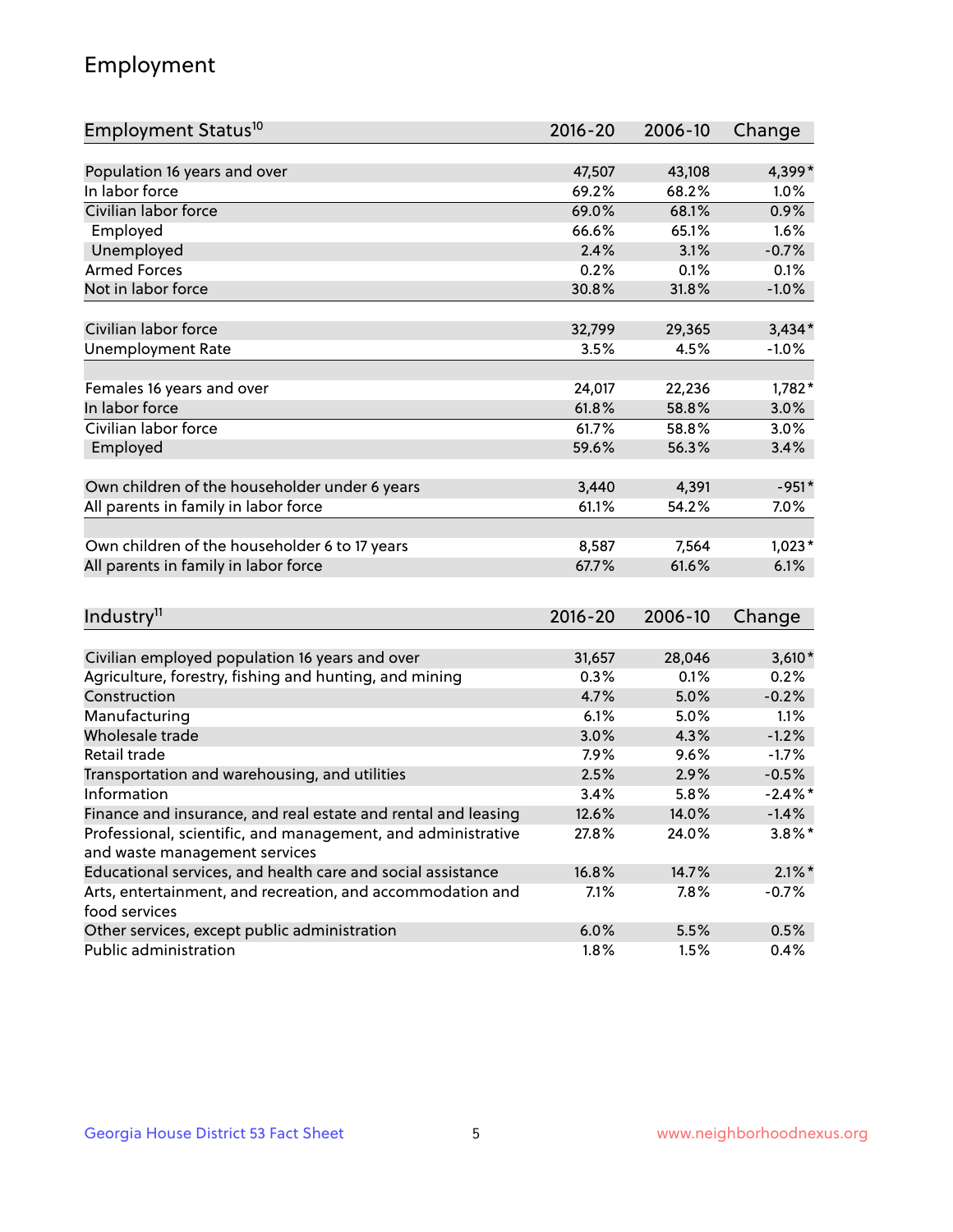## Employment, continued...

| Occupation <sup>12</sup>                                    | $2016 - 20$ | 2006-10 | Change    |
|-------------------------------------------------------------|-------------|---------|-----------|
| Civilian employed population 16 years and over              | 31,657      | 28,046  | $3,610*$  |
| Management, business, science, and arts occupations         | 63.4%       | 54.1%   | $9.3\%$ * |
| Service occupations                                         | 11.2%       | 12.2%   | $-1.0%$   |
| Sales and office occupations                                | 18.1%       | 25.0%   | $-6.9%$ * |
| and<br>maintenance<br>Natural                               | 2.8%        | 5.2%    | $-2.4%$   |
| resources,<br>construction,<br>occupations                  |             |         |           |
| Production, transportation, and material moving occupations | 4.5%        | 3.5%    | 1.0%      |
| Class of Worker <sup>13</sup>                               | $2016 - 20$ | 2006-10 | Change    |
|                                                             | 31,657      | 28,046  | $3,610*$  |
| Civilian employed population 16 years and over              |             |         |           |
| Private wage and salary workers                             | 87.3%       | 85.8%   | 1.5%      |
| Government workers                                          | 5.3%        | 6.1%    | $-0.8%$   |
| Self-employed in own not incorporated business workers      | 7.3%        | 8.0%    | $-0.7%$   |
| Unpaid family workers                                       | 0.1%        | 0.1%    | $-0.0%$   |
| Job Flows <sup>14</sup>                                     | 2019        | 2010    | Change    |
|                                                             |             |         |           |
| Total Jobs in district                                      | 32,986      | 24,893  | 8,093     |
| Held by residents of district                               | 4.4%        | 5.2%    | $-0.8%$   |
| Held by non-residents of district                           | 95.6%       | 94.8%   | 0.8%      |
| Jobs by Industry Sector <sup>15</sup>                       | 2019        | 2010    | Change    |
| Total Jobs in district                                      |             |         |           |
|                                                             | 32,986      | 24,893  | 8,093     |
| Goods Producing sectors                                     | 4.9%        | 3.1%    | 1.8%      |
| Trade, Transportation, and Utilities sectors                | 10.6%       | 15.1%   | $-4.5%$   |
| All Other Services sectors                                  | 84.5%       | 81.8%   | 2.7%      |
| Total Jobs in district held by district residents           | 1,465       | 1,295   | 170       |
| <b>Goods Producing sectors</b>                              | 4.8%        | 3.5%    | 1.4%      |
| Trade, Transportation, and Utilities sectors                | 13.9%       | 11.1%   | 2.7%      |
| All Other Services sectors                                  | 81.3%       | 85.4%   | $-4.1%$   |
|                                                             |             |         |           |
| Jobs by Earnings <sup>16</sup>                              | 2019        | 2010    | Change    |
|                                                             |             |         |           |
| Total Jobs in district                                      | 32,986      | 24,893  | 8,093     |
| Jobs with earnings \$1250/month or less                     | 23.1%       | 22.5%   | 0.6%      |
| Jobs with earnings \$1251/month to \$3333/month             | 28.0%       | 31.4%   | $-3.3%$   |
| Jobs with earnings greater than \$3333/month                | 48.8%       | 46.1%   | 2.7%      |
| Total Jobs in district held by district residents           | 1,465       | 1,295   | 170       |
| Jobs with earnings \$1250/month or less                     | 22.9%       | 25.9%   | $-3.1%$   |
| Jobs with earnings \$1251/month to \$3333/month             | 23.1%       | 31.0%   | $-7.9%$   |
| Jobs with earnings greater than \$3333/month                | 54.0%       | 43.0%   | 11.0%     |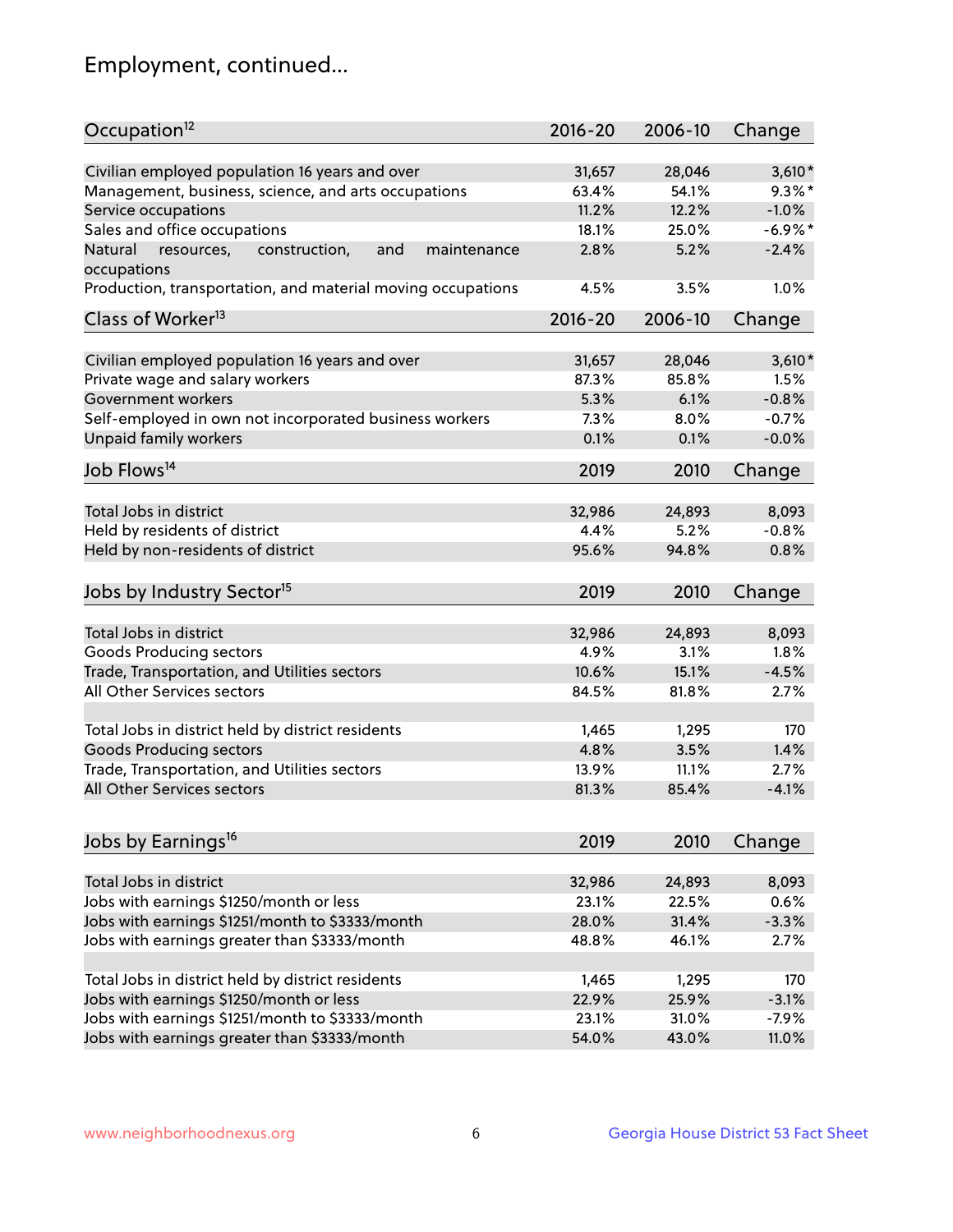## Employment, continued...

| Jobs by Age of Worker <sup>17</sup>               | 2019   | 2010   | Change  |
|---------------------------------------------------|--------|--------|---------|
|                                                   |        |        |         |
| Total Jobs in district                            | 32,986 | 24,893 | 8,093   |
| Jobs with workers age 29 or younger               | 22.8%  | 19.5%  | 3.3%    |
| Jobs with workers age 30 to 54                    | 56.7%  | 63.0%  | $-6.4%$ |
| Jobs with workers age 55 or older                 | 20.5%  | 17.4%  | 3.1%    |
|                                                   |        |        |         |
| Total Jobs in district held by district residents | 1,465  | 1.295  | 170     |
| Jobs with workers age 29 or younger               | 15.2%  | 17.4%  | $-2.2%$ |
| Jobs with workers age 30 to 54                    | 51.9%  | 55.0%  | $-3.1%$ |
| Jobs with workers age 55 or older                 | 32.9%  | 27.6%  | 5.3%    |

#### Education

| School Enrollment <sup>18</sup>                | $2016 - 20$ | 2006-10  | Change    |
|------------------------------------------------|-------------|----------|-----------|
|                                                |             |          |           |
| Population 3 years and over enrolled in school | 13,725      | 12,411   | $1,315*$  |
| Nursery school, preschool                      | 9.1%        | $11.8\%$ | $-2.7\%$  |
| Kindergarten                                   | 3.8%        | 6.5%     | $-2.7%$ * |
| Elementary school (grades 1-8)                 | 43.0%       | 43.2%    | $-0.2%$   |
| High school (grades 9-12)                      | 22.8%       | 17.7%    | $5.1\%$ * |
| College or graduate school                     | 21.3%       | 20.8%    | 0.5%      |
| Educational Attainment <sup>19</sup>           | $2016 - 20$ | 2006-10  | Change    |
|                                                |             |          |           |
| Population 25 years and over                   | 42,030      | 38,527   | $3,503*$  |
| Less than 9th grade                            | $1.3\%$     | 2.6%     | $-1.3\%$  |
| 9th to 12th grade, no diploma                  | 1.1%        | 2.7%     | $-1.7%$   |
| High school graduate (includes equivalency)    | 10.4%       | 13.1%    | $-2.7%$ * |
| Some college, no degree                        | 11.3%       | 14.8%    | $-3.5%$ * |
| Associate's degree                             | 4.5%        | 4.3%     | 0.1%      |
| Bachelor's degree                              | 43.4%       | 38.8%    | 4.5%*     |
| Graduate or professional degree                | 28.1%       | 23.6%    | 4.5%*     |
|                                                |             |          |           |
| Percent high school graduate or higher         | 97.6%       | 94.6%    | $3.0\%$   |
| Percent bachelor's degree or higher            | 71.4%       | 62.4%    | $9.0\%$ * |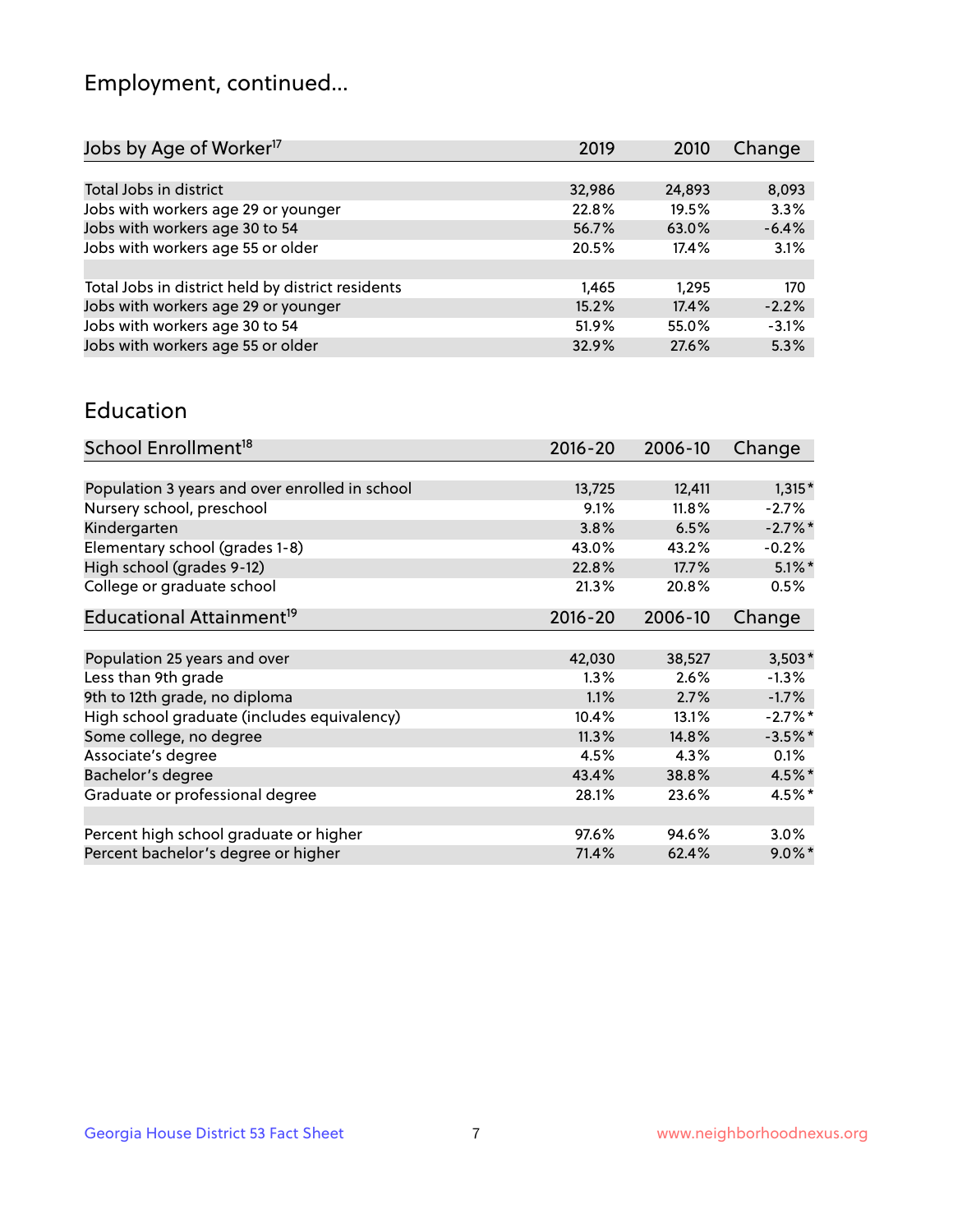## Housing

| <b>Total households</b><br>24,415<br>$1,569*$<br>22,845                             |
|-------------------------------------------------------------------------------------|
| Family households (families)<br>62.3%<br>61.6%<br>0.7%                              |
| 26.4%<br>27.8%<br>$-1.4%$<br>With own children under 18 years                       |
| Married-couple family<br>52.1%<br>51.4%<br>0.7%                                     |
| With own children of the householder under 18 years<br>22.2%<br>21.3%<br>0.8%       |
| Male householder, no wife present, family<br>2.7%<br>2.5%<br>0.3%                   |
| With own children of the householder under 18 years<br>$-0.4%$<br>0.9%<br>1.3%      |
| Female householder, no husband present, family<br>7.5%<br>$-0.3%$<br>7.8%           |
| With own children of the householder under 18 years<br>3.3%<br>5.2%<br>$-1.9%$      |
| Nonfamily households<br>37.7%<br>38.4%<br>$-0.7%$                                   |
| Householder living alone<br>31.9%<br>32.4%<br>$-0.5%$                               |
| 9.2%<br>7.0%<br>$2.2\%$ *<br>65 years and over                                      |
|                                                                                     |
| Households with one or more people under 18 years<br>28.2%<br>28.7%<br>$-0.5%$      |
| Households with one or more people 65 years and over<br>25.5%<br>20.1%<br>$5.4\%$ * |
|                                                                                     |
| Average household size<br>2.38<br>2.36<br>0.02                                      |
| Average family size<br>3.02<br>3.02<br>$-0.00$                                      |
|                                                                                     |
| Housing Occupancy <sup>21</sup><br>2016-20<br>2006-10<br>Change                     |
|                                                                                     |
| Total housing units<br>27,066<br>25,857<br>$1,209*$                                 |
| Occupied housing units<br>90.2%<br>1.9%<br>88.4%                                    |
| Vacant housing units<br>9.8%<br>11.6%<br>$-1.9%$                                    |
|                                                                                     |
| $-4.2*$<br>1.5<br>5.7<br>Homeowner vacancy rate                                     |
| Rental vacancy rate<br>8.7<br>13.0<br>$-4.3$                                        |
|                                                                                     |
| Units in Structure <sup>22</sup><br>$2016 - 20$<br>2006-10<br>Change                |
|                                                                                     |
| Total housing units<br>27,066<br>25,857<br>$1,209*$                                 |
| 1-unit, detached<br>53.0%<br>52.0%<br>1.0%                                          |
| 7.0%<br>6.6%<br>0.3%<br>1-unit, attached                                            |
| 1.4%<br>1.0%<br>0.4%<br>2 units                                                     |
| 2.2%<br>2.6%<br>$-0.4%$<br>3 or 4 units                                             |
| 5 to 9 units<br>6.7%<br>8.3%<br>$-1.6%$                                             |
| 10 to 19 units<br>13.8%<br>13.9%<br>$-0.1%$                                         |
| 20 or more units<br>15.5%<br>15.4%<br>0.1%                                          |
| Mobile home<br>0.2%<br>0.1%<br>0.1%                                                 |
| Boat, RV, van, etc.<br>0.0%<br>0.0%<br>0.0%                                         |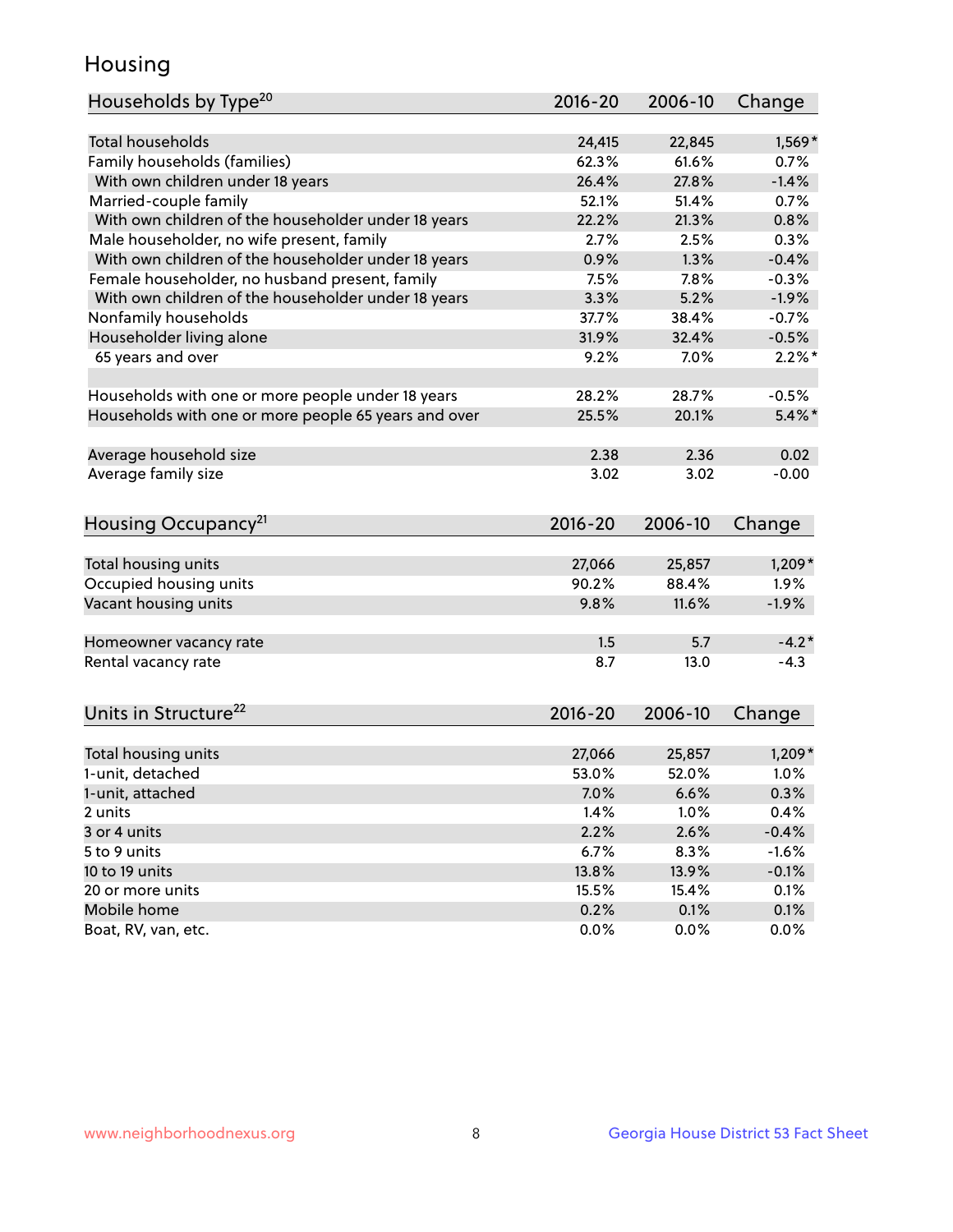## Housing, Continued...

| Year Structure Built <sup>23</sup>             | 2016-20     | 2006-10 | Change     |
|------------------------------------------------|-------------|---------|------------|
| Total housing units                            | 27,066      | 25,857  | $1,209*$   |
| Built 2014 or later                            | 5.5%        | (X)     | (X)        |
| Built 2010 to 2013                             | 2.6%        | (X)     | (X)        |
| Built 2000 to 2009                             | 11.1%       | 9.9%    | 1.2%       |
| Built 1990 to 1999                             | 15.2%       | 18.0%   | $-2.8\%$ * |
| Built 1980 to 1989                             | 26.5%       | 31.0%   | $-4.5%$    |
| Built 1970 to 1979                             | 16.9%       | 18.1%   | $-1.2%$    |
| Built 1960 to 1969                             | 11.8%       | 12.1%   | $-0.3%$    |
| Built 1950 to 1959                             | 5.8%        | 7.0%    | $-1.2%$    |
| Built 1940 to 1949                             | 2.6%        | 2.1%    | 0.5%       |
| Built 1939 or earlier                          | 2.0%        | 1.8%    | 0.2%       |
| Housing Tenure <sup>24</sup>                   | 2016-20     | 2006-10 | Change     |
|                                                |             |         |            |
| Occupied housing units                         | 24,415      | 22,845  | $1,569*$   |
| Owner-occupied                                 | 64.1%       | 63.6%   | 0.5%       |
| Renter-occupied                                | 35.9%       | 36.4%   | $-0.5%$    |
| Average household size of owner-occupied unit  | 2.63        | 2.60    | 0.04       |
| Average household size of renter-occupied unit | 1.94        | 1.94    | $-0.00$    |
| Residence 1 Year Ago <sup>25</sup>             | 2016-20     | 2006-10 | Change     |
| Population 1 year and over                     | 57,848      | 53,653  | 4,195*     |
| Same house                                     | 86.1%       | 82.3%   | $3.8\%$ *  |
| Different house in the U.S.                    | 13.5%       | 17.1%   | $-3.6\%$ * |
| Same county                                    | 6.5%        | 8.2%    | $-1.6%$    |
| Different county                               | 7.0%        | 9.0%    | $-2.0%$    |
| Same state                                     | 4.1%        | 4.1%    | 0.1%       |
| Different state                                | 2.9%        | 4.9%    | $-2.1\%$ * |
| Abroad                                         | 0.4%        | 0.6%    | $-0.1%$    |
| Value of Housing Unit <sup>26</sup>            | $2016 - 20$ | 2006-10 | Change     |
|                                                |             |         |            |
| Owner-occupied units                           | 15,656      | 14,524  | $1,132*$   |
| Less than \$50,000                             | 0.4%        | 0.3%    | 0.2%       |
| \$50,000 to \$99,999                           | 1.9%        | 1.6%    | 0.3%       |
| \$100,000 to \$149,999                         | 3.6%        | 6.6%    | $-2.9%$    |
| \$150,000 to \$199,999                         | 4.5%        | 7.6%    | $-3.1%$    |
| \$200,000 to \$299,999                         | 6.6%        | 16.1%   | $-9.5%$ *  |
| \$300,000 to \$499,999                         | 27.6%       | 23.7%   | $3.9\%$ *  |
| \$500,000 to \$999,999                         | 37.5%       | 28.5%   | $9.0\%$ *  |
| \$1,000,000 or more                            | 17.9%       | 15.6%   | 2.3%       |
| Median (dollars)                               | 552,913     | 451,938 | 100,975*   |
| Mortgage Status <sup>27</sup>                  | $2016 - 20$ | 2006-10 | Change     |
| Owner-occupied units                           | 15,656      | 14,524  | $1,132*$   |
| Housing units with a mortgage                  | 68.8%       | 76.4%   | $-7.6\%$ * |
| Housing units without a mortgage               | 31.2%       | 23.6%   | $7.6\%$ *  |
|                                                |             |         |            |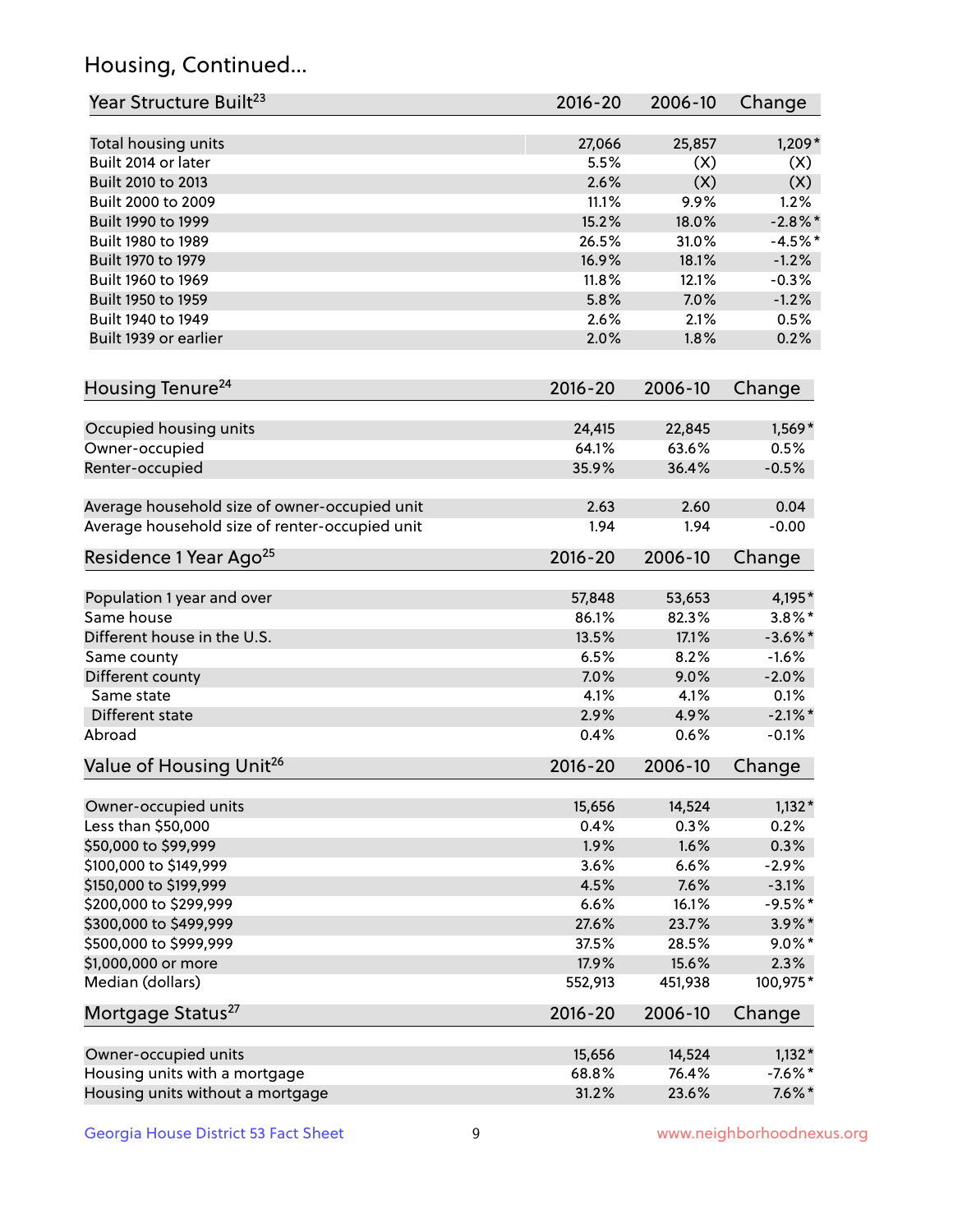## Housing, Continued...

| Selected Monthly Owner Costs <sup>28</sup>                                            | 2016-20 | 2006-10 | Change             |
|---------------------------------------------------------------------------------------|---------|---------|--------------------|
| Housing units with a mortgage                                                         | 10,771  | 11,103  | $-332$             |
| Less than \$300                                                                       | 0.0%    | 0.0%    | 0.0%               |
| \$300 to \$499                                                                        | 0.1%    | 0.1%    | $-0.0%$            |
| \$500 to \$999                                                                        | 4.0%    | 4.1%    | $-0.0%$            |
| \$1,000 to \$1,499                                                                    | 10.7%   | 11.8%   | $-1.1%$            |
| \$1,500 to \$1,999                                                                    | 11.5%   | 18.1%   | $-6.6\%$ *         |
| \$2,000 to \$2,999                                                                    | 30.3%   | 25.3%   | $5.1\%$ *          |
| \$3,000 or more                                                                       | 43.4%   | 40.7%   | 2.7%               |
| Median (dollars)                                                                      | 2,752   | 2,622   | $130*$             |
| Housing units without a mortgage                                                      | 4,885   | 3,421   | $1,464*$           |
| Less than \$150                                                                       | 0.1%    | 0.9%    | $-0.8%$            |
| \$150 to \$249                                                                        | 0.0%    | 1.3%    | $-1.3%$            |
| \$250 to \$349                                                                        | 0.6%    | 5.9%    | $-5.2%$            |
| \$350 to \$499                                                                        | 7.3%    | 11.3%   | $-4.0%$            |
| \$500 to \$699                                                                        | 19.6%   | 19.3%   | 0.3%               |
| \$700 or more                                                                         | 72.3%   | 61.3%   | 11.0%*             |
| Median (dollars)                                                                      | 993     | (X)     | $(X)$ <sup>+</sup> |
| Household Income <sup>29</sup>                                                        |         |         |                    |
| Housing units with a mortgage (excluding units where<br>SMOCAPI cannot be computed)   | 10,685  | 11,032  | $-347$             |
| Less than 20.0 percent                                                                | 56.5%   | 41.0%   | 15.5%*             |
| 20.0 to 24.9 percent                                                                  | 13.6%   | 14.6%   | $-1.0%$            |
| 25.0 to 29.9 percent                                                                  | 7.6%    | 11.0%   | $-3.4\%$ *         |
| 30.0 to 34.9 percent                                                                  | 5.1%    | 9.2%    | $-4.1\%$ *         |
| 35.0 percent or more                                                                  | 17.2%   | 24.2%   | $-7.0\%$ *         |
| Not computed                                                                          | 86      | 72      | 15                 |
| Housing unit without a mortgage (excluding units where<br>SMOCAPI cannot be computed) | 4,489   | 3,420   | 1,069              |
| Less than 10.0 percent                                                                | 49.9%   | 44.4%   | 5.5%               |
| 10.0 to 14.9 percent                                                                  | 18.2%   | 16.8%   | 1.5%               |
| 15.0 to 19.9 percent                                                                  | 10.8%   | 9.0%    | 1.8%               |
| 20.0 to 24.9 percent                                                                  | 5.2%    | 6.9%    | $-1.7%$            |
| 25.0 to 29.9 percent                                                                  | 3.4%    | 3.4%    | $-0.0%$            |
| 30.0 to 34.9 percent                                                                  | 1.8%    | 2.1%    | $-0.3%$            |
| 35.0 percent or more                                                                  | 10.6%   | 17.4%   | $-6.8%$            |
| Not computed                                                                          | 395     | 1       | 395                |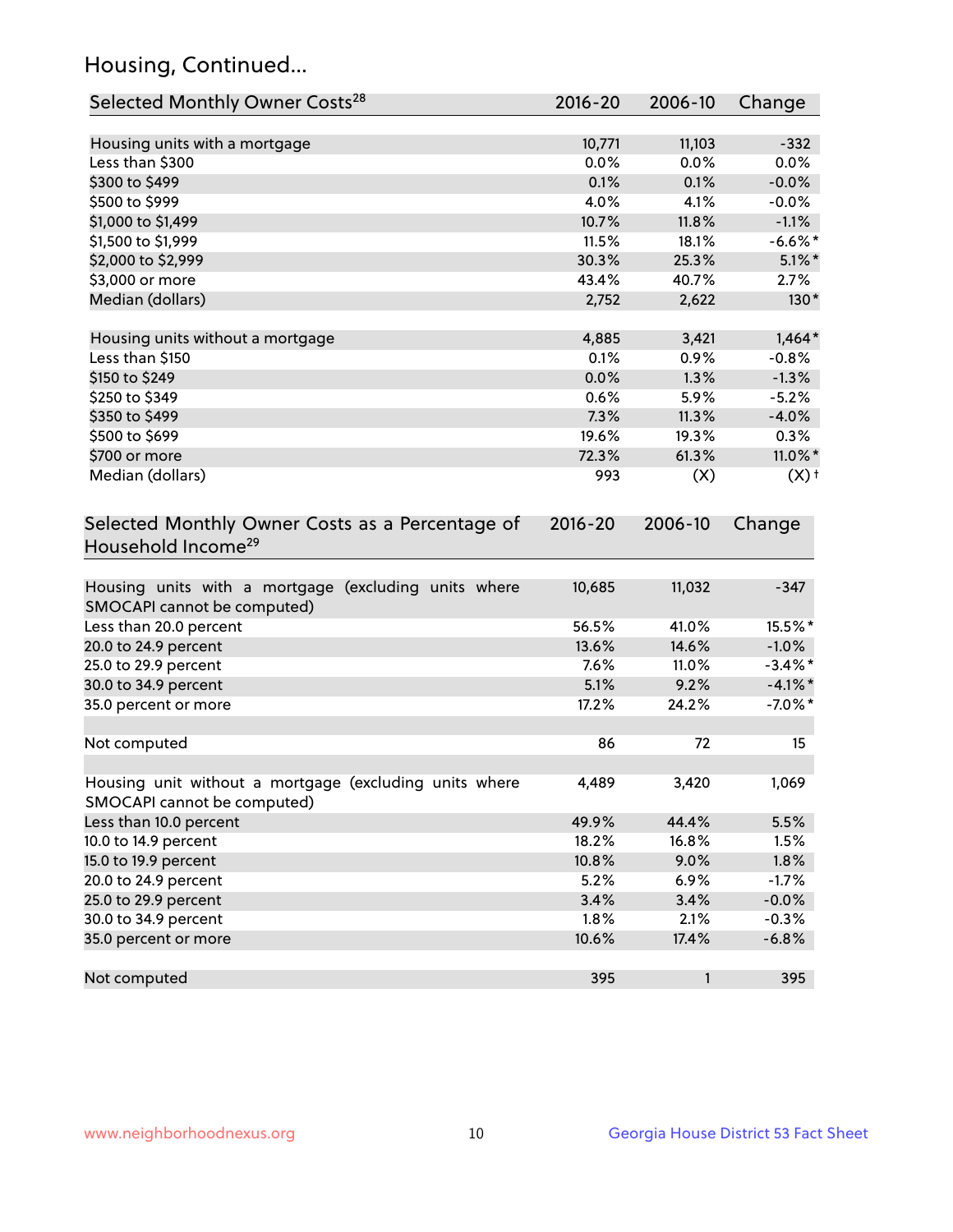### Housing, Continued...

| Gross Rent <sup>30</sup>                                     | 2016-20     | 2006-10 | Change      |
|--------------------------------------------------------------|-------------|---------|-------------|
|                                                              |             |         |             |
| Occupied units paying rent                                   | 8,620       | 8,079   | 541         |
| Less than \$200                                              | 0.3%        | $1.3\%$ | $-1.0%$     |
| \$200 to \$499                                               | 1.1%        | 3.6%    | $-2.5%$     |
| \$500 to \$749                                               | 0.8%        | 11.0%   | $-10.2%$    |
| \$750 to \$999                                               | 10.1%       | 36.2%   | $-26.1\%$ * |
| \$1,000 to \$1,499                                           | 55.5%       | 38.1%   | 17.4%*      |
| \$1,500 to \$1,999                                           | 20.8%       | 5.9%    | 14.9%*      |
| \$2,000 or more                                              | 11.4%       | 3.9%    | $7.5%$ *    |
| Median (dollars)                                             | 1,320       | 1,218   | $102*$      |
|                                                              |             |         |             |
| No rent paid                                                 | 138         | 242     | $-103$      |
|                                                              |             |         |             |
| Gross Rent as a Percentage of Household Income <sup>31</sup> | $2016 - 20$ | 2006-10 | Change      |

| Occupied units paying rent (excluding units where GRAPI | 8,532 | 7,922 | 609         |
|---------------------------------------------------------|-------|-------|-------------|
| cannot be computed)                                     |       |       |             |
| Less than 15.0 percent                                  | 14.7% | 17.2% | $-2.5%$     |
| 15.0 to 19.9 percent                                    | 22.5% | 12.8% | $9.7\%$ *   |
| 20.0 to 24.9 percent                                    | 17.2% | 13.5% | 3.8%        |
| 25.0 to 29.9 percent                                    | 11.1% | 13.5% | $-2.4%$     |
| 30.0 to 34.9 percent                                    | 10.6% | 6.5%  | 4.1%        |
| 35.0 percent or more                                    | 23.8% | 36.5% | $-12.6\%$ * |
|                                                         |       |       |             |
| Not computed                                            | 227   | 399   | $-172$      |

### Transportation

| Commuting to Work <sup>32</sup>           | 2016-20 | 2006-10 | Change    |
|-------------------------------------------|---------|---------|-----------|
|                                           |         |         |           |
| Workers 16 years and over                 | 31,462  | 27,572  | 3,890*    |
| Car, truck, or van - drove alone          | 71.0%   | 77.6%   | $-6.6%$ * |
| Car, truck, or van - carpooled            | 5.4%    | 6.0%    | $-0.6%$   |
| Public transportation (excluding taxicab) | 4.6%    | 3.5%    | 1.1%      |
| Walked                                    | 0.7%    | 1.0%    | $-0.3%$   |
| Other means                               | $1.3\%$ | 2.1%    | $-0.7%$   |
| Worked at home                            | 17.0%   | 9.9%    | $7.1\%$ * |
|                                           |         |         |           |
| Mean travel time to work (minutes)        | 26.9    | 24.8    | $2.1*$    |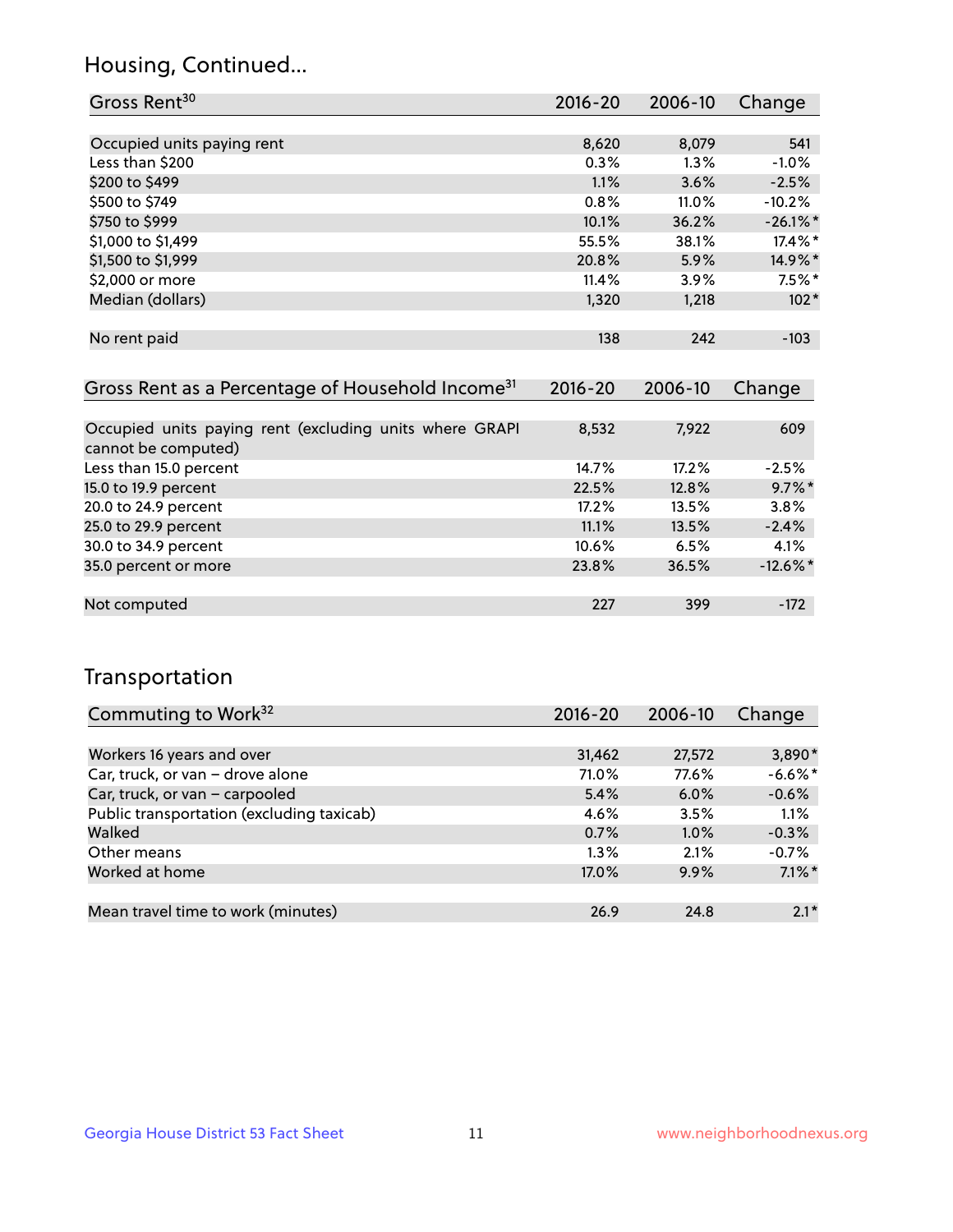## Transportation, Continued...

| Vehicles Available <sup>33</sup> | $2016 - 20$ | 2006-10 | Change   |
|----------------------------------|-------------|---------|----------|
|                                  |             |         |          |
| Occupied housing units           | 24,415      | 22,845  | $1,569*$ |
| No vehicles available            | 5.1%        | 5.4%    | $-0.4%$  |
| 1 vehicle available              | 32.9%       | 35.2%   | $-2.3%$  |
| 2 vehicles available             | 43.2%       | 41.1%   | 2.1%     |
| 3 or more vehicles available     | 18.9%       | 18.3%   | 0.6%     |

#### Health

| Health Insurance coverage <sup>34</sup>                 | 2016-20 |
|---------------------------------------------------------|---------|
|                                                         |         |
| Civilian Noninstitutionalized Population                | 58,109  |
| With health insurance coverage                          | 93.3%   |
| With private health insurance coverage                  | 85.7%   |
| With public health coverage                             | 17.9%   |
| No health insurance coverage                            | 6.7%    |
| Civilian Noninstitutionalized Population Under 19 years | 13,244  |
| No health insurance coverage                            | 4.9%    |
| Civilian Noninstitutionalized Population 19 to 64 years | 35,958  |
| In labor force:                                         | 30,032  |
| Employed:                                               | 29,076  |
| With health insurance coverage                          | 93.4%   |
| With private health insurance coverage                  | 92.7%   |
| With public coverage                                    | 2.7%    |
| No health insurance coverage                            | 6.6%    |
| Unemployed:                                             | 956     |
| With health insurance coverage                          | 80.2%   |
| With private health insurance coverage                  | 79.9%   |
| With public coverage                                    | 1.4%    |
| No health insurance coverage                            | 19.8%   |
| Not in labor force:                                     | 5,926   |
| With health insurance coverage                          | 84.1%   |
| With private health insurance coverage                  | 81.0%   |
| With public coverage                                    | 6.5%    |
| No health insurance coverage                            | 15.9%   |